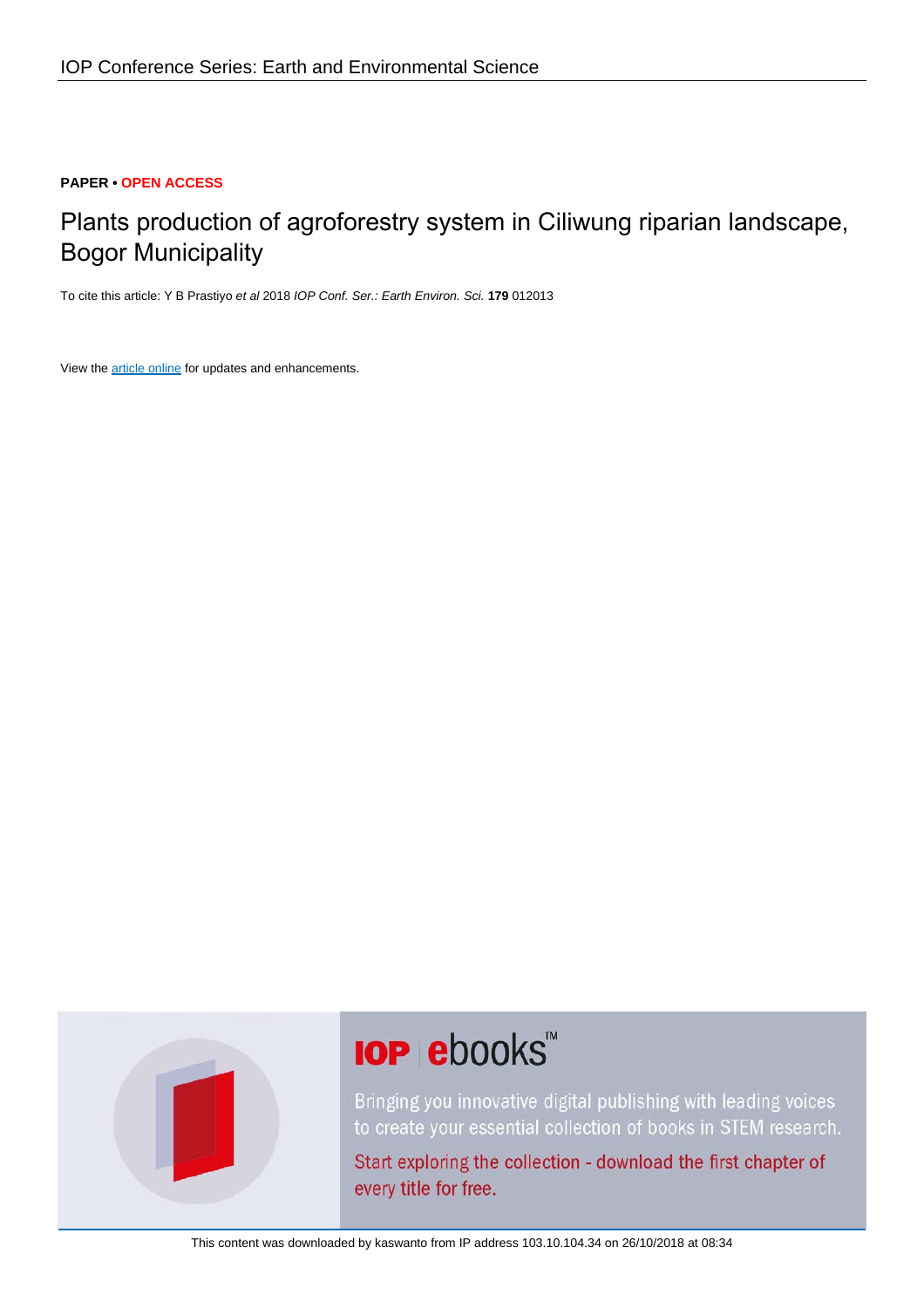# **Plants production of agroforestry system in Ciliwung riparian landscape, Bogor Municipality**

# **Y B Prastiyo1,\*, R L Kaswanto<sup>2</sup> , and H S Arifin<sup>2</sup>**

<sup>1</sup> Graduate Student of Landscape Architecture Department, the Graduate School of Bogor Agricultural University (IPB), Jl. Meranti, Darmaga Campus, Bogor 16680,Indonesia.

<sup>2</sup> Landscape Management Laboratory, Landscape Architecture Department, Faculty of

Agriculture, Bogor Agricultural University (IPB), Jl. Meranti, Darmaga Campus, Bogor 16680, Indonesia.

\*Email: yuliusprastyo93@gmail.com

**Abstract**. Settlement occupation in Ciliwung riparian zone along Bogor Municipality has reduced vegetation formations of agroforestry, such as *kebun campuran* (mixed gardens), *talun* (forest gardens), and *pekarangan* (home gardens). These processes have reduced plants production, one of riparian landscape services. The purpose of this paper is to know the plant production capacity of agroforestry land use, as a basis for arranging the management of agroforestry landscape in Ciliwung riparian, Bogor Municipality. The study used 14 sample plots (4 *taluns*, 5 mixed gardens, 5 *pekarangans*) with purposive sampling method, to plants production analysis of agroforestry land use. Furthermore, the calculation of Land Equivalent Ratio (LER) is conducted to know land productivity. The agroforestry system in Ciliwung riparian, Bogor Municipality has highly potential plant production. The *talun* has arrange area of 38.77 ha and the average plant production 49.20 Mg/ha, total plant production potency of 1907.48 Mg. The mixed garden has arrange area of 9.44 ha and the average plant production 65.41 Mg/ha, total plant production potency of 617.47 Mg. Meanwhile, the *pekarangan* has arrange area of 17.53 ha and the average plant production  $48.77 \text{ Mg/ha}$ , total potential plant production is 854.94 Mg. The *talun* and mixed garden have high productivity with LER of 1.40 and 1.81, respectively. Where as, the *pekarangan* has low productivity with LER of 0.96. Agroforestry practices are able to provide better plants production, so that to ensure the stability and sustainability of landowners' income.

**Keyword:** *kebun campuran*, landscape services, *pekarangan*, productivity, *talun*

#### **1. Introduction**

Settlement occupation in riparian zones has become an important issue in urban spatial implementation in Indonesia. This process has reduced vegetation formations and ecological functions of riparian landscapes [1]. Vegetation formation that was often discovered in riparian landscapes, such as *kebun campuran* (mixed gardens), *talun* (forest gardens), and *pekarangan* (home gardens). These types of vegetation formations are forms of agroforestry system practices in riparian landscapes.

Agroforestry is an integrated land use system that combines trees, perennial plant with agricultural crops, annual plant and or livestock to produce integrated products [2]. The agroforestry landscape with diversity of components can provide some landscape services, one of which is increases plant production [3]. The plants production capacity of agroforestry landscape is high, as in pekarangan that provides an

1 Content from this work may be used under the terms of the[Creative Commons Attribution 3.0 licence.](http://creativecommons.org/licenses/by/3.0) Any further distribution of this work must maintain attribution to the author(s) and the title of the work, journal citation and DOI. Published under licence by IOP Publishing Ltd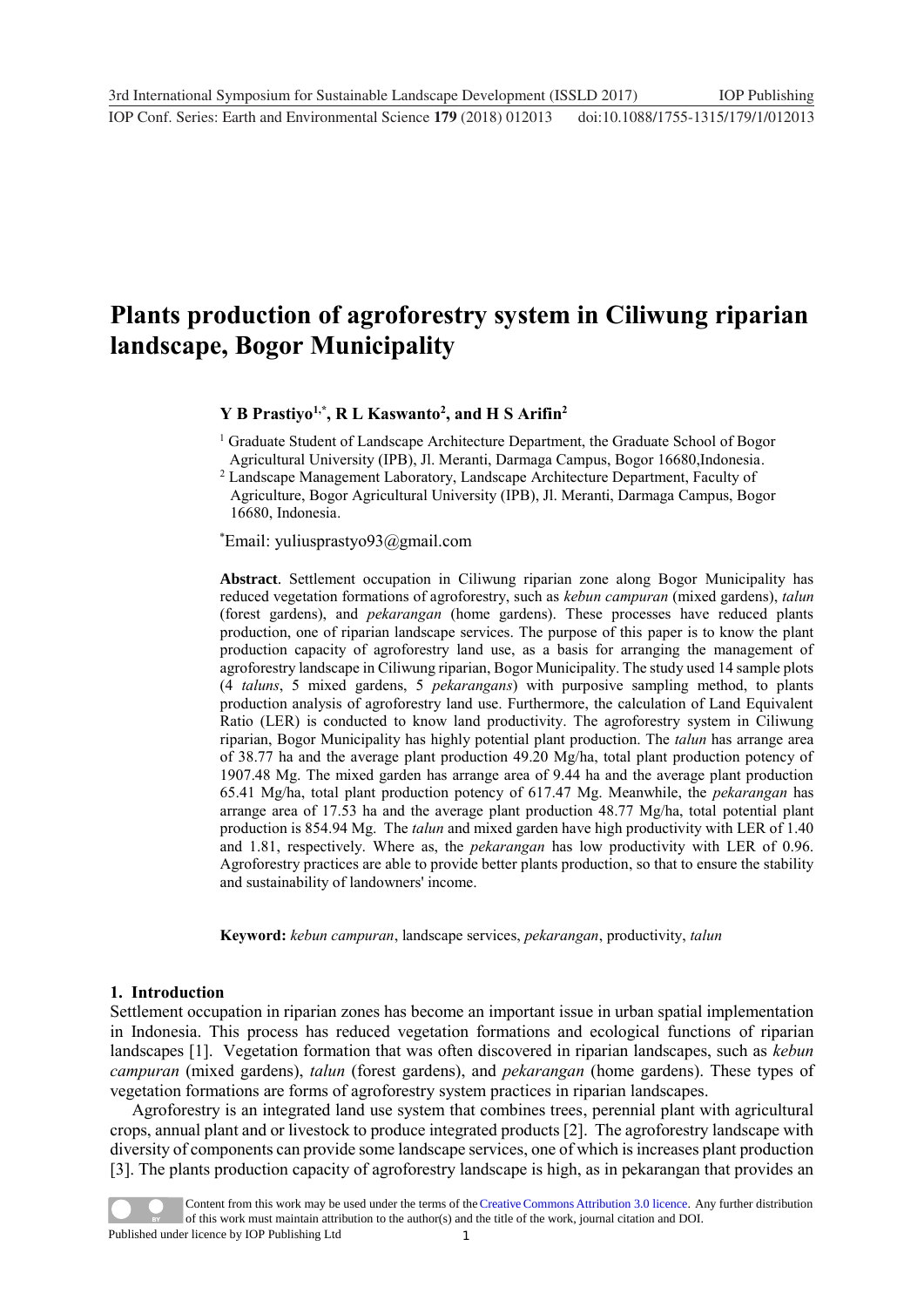additional source of income from crop production of 12.9% [4]. However, reduced area of agroforestry system in riparian landscapes due to settlement occupation, has decreased plant production. One of the rivers that experienced the process is Ciliwung River, especially in Bogor Municipality which is one of the cities with a fairly rapid development in Indonesia [5].

The built up area on Ciliwung riparian in Bogor Municipality, increasing by 14.08 ha (0.8%) in seven years (2006-2013) and by 2016, the built up area on middle part of Ciliwung riparian, including in Bogor Municipality is already reached 312.41 ha (37.11%) [6, 7]. This indicates that there is reduction area of agroforestry system which impact to decrease of plant production of Ciliwung riparian in Bogor Municipality. Based on these problems, this research aim to determine the plant production capacity and potency of agroforestry system, as a basis to arrange management of agroforestry landscape on Ciliwung riparian in Bogor Municipality.

# **2. Method**

# 2.1. Study area

The research was conducted in Ciliwung riparian that crossed Bogor Municipality area. The Ciliwung riparian under study was riparian of main river along 14.43 km, from Katulampa, East Bogor until Kedung Halang, North Bogor (Figure 1). The riparian widths analyzed were determined based on the results of ideal riparian width analysis of Ciliwung River in Municipality area, which is 50 m [7].



**Figure 1.** Study area of Ciliwung riparian in Bogor Municipality.

# 2.2. Sampling technique

The sample plot was made with size of 20 x 20 m, to calculate the structure and composition of riparian vegetation. Determination of plot sample location was done by purposive sampling method which was adjusted to river length, where one sample plot is assumed to represent 1 km of river length (not everyone km one plot). The length of Ciliwung River in Bogor Municipality reaches 14.43 km, so the number of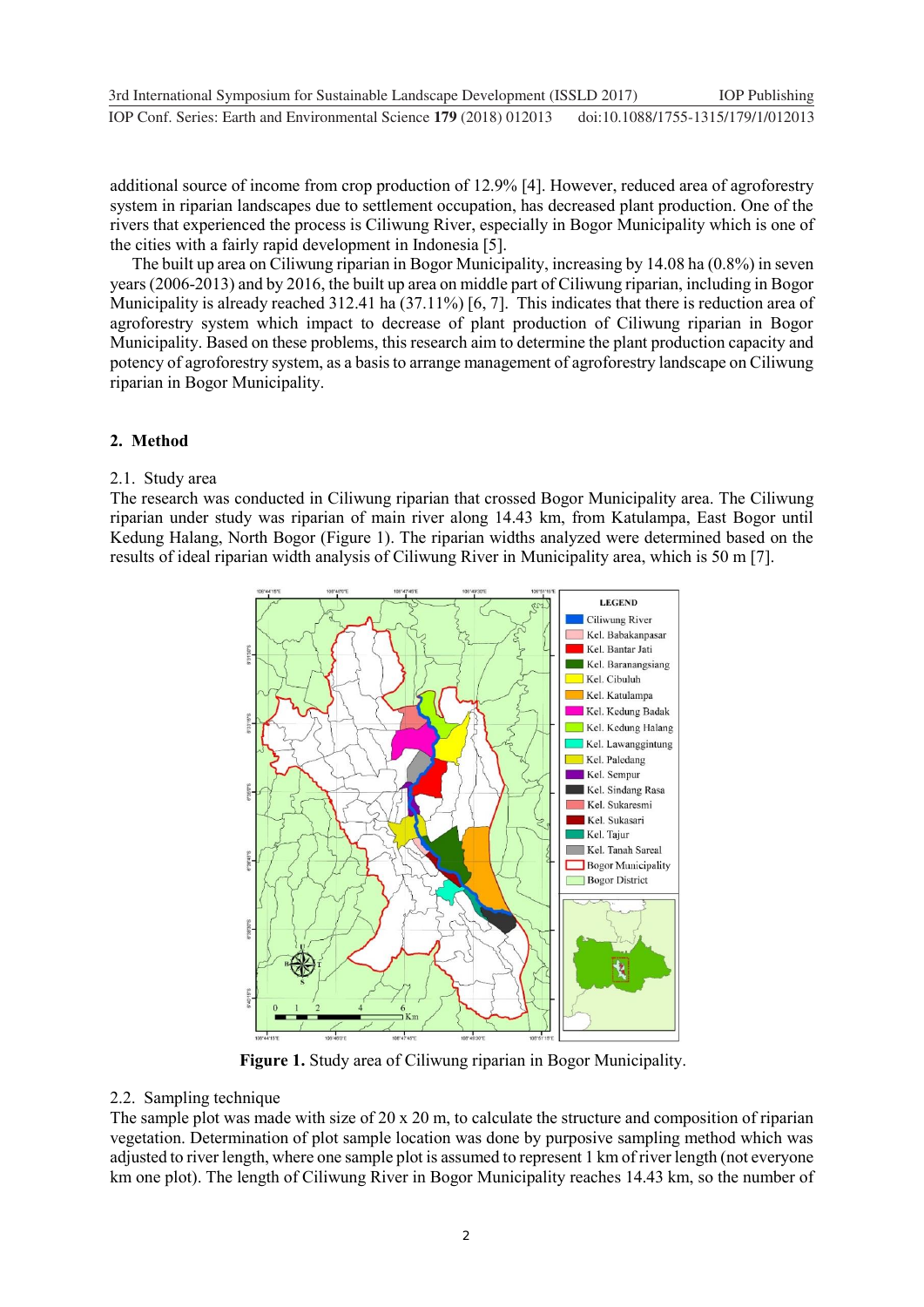plot sample used there are 14 plots, with the location of alternating (zig-zag) on right and left side of the river. Furthermore, the 14 plots samples were classified based on land use type of agroforestry system, ie 4 plots of *talun*, 5 plots of mixed garden, and 5 plots of *pekarangan* (Figure 2).



**Figure 2.** Layout of sample plots of vegetation analysis on Ciliwung riparian in Bogor Municipality.

# 2.3. Anaysis of agroforestry landuse

Spatial data used is map of land use Ciliwung riparian in Bogor Municipality from classification result using Unmanned Aerial Vehicle (UAV) image with resolution 15 cm/pixel. The agroforestry land useanalyzed in this research is *talun*, mixed garden, and *pekarangan*. The land use classification process was performed using ArcMap 10.4 software with the coordinate system used in geometric correction is UTM with WGS 1984 datum 48S zone. Visual observation of land use is done by digitizing the image of UAV on the screen of monitor (on-screen digitizing) into polygon form based on classification of land use class.

# 2.4. Analysis of plant production

Plants production calculated only for perennial and annual plant that contained in sample plots. Plants production calculated is harvested plants, including fruits, seeds, vegetables, and tubers. Plant production per hectare is calculated using the following formula:

Production  $(Mg/ha) = (P/1000) K$  (1)

Where  $P$  is production of a plant species (kg), and  $K$  is the number of individuals of a plant species in the sample plot area (ind./ha).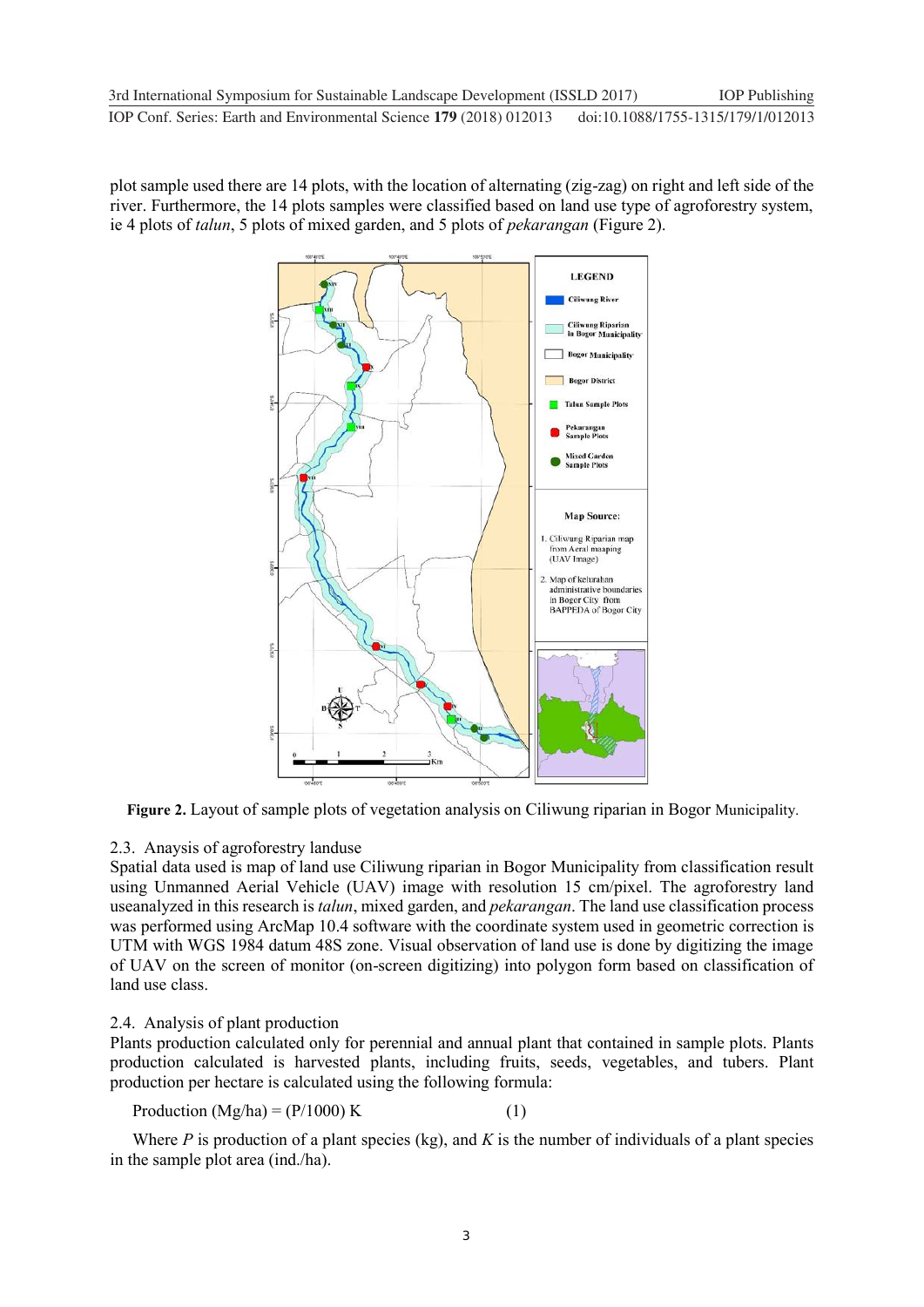Furthermore, the calculation of land productivity based on Land Equivalence Ratio (LER) value. LER is the ratio of plant yield between the agroforestry planted system to the monoculture planted system at same level of management. Plant production data with monoculture system is obtained based on horticultural plants production from Statistics Center Bereau (BPS) of Bogor Municipality, National BPS, and some research on horticultural plant production. LER is one of the ways used to calculate the land productivity from two or more plants grown with agroforestry planted system [8]. Here is the LER equation:

$$
LER = \sum_{i:1,2,3}^{n} \frac{\mathbf{hi}}{\mathbf{Hi}}
$$
 (2)

Where *hi* is plant production in agroforestry system,  $Hi =$  plant production in monoculture system, and  $i = 1, 2, 3, \dots n$  is plant species.

#### **3. Results and Disscusion**

# 3.1. Situational analysis of study sites

Ciliwung River flows from Bogor District, Bogor Municipality, Depok Municipality, to Jakarta. Ciliwung Watershed (DAS) is divided into three sections based on topographic characteristics, ie upperstream, middle-stream, and down-stream. Ciliwung River that crosses Bogor Municipality area is included in the middle-stream Ciliwung watershed. The length of Ciliwung River that crosses Bogor Municipality reaches 14.43 km which belongs to administrative area of 15 villages. The area of Ciliwung riparian in Bogor Municipality when using standard riparian width of 50 m, reaching 148.97 ha. Topography of this area is bumpy and hilly with variations of slope 2-15% and has altitude of 120-350 m above sea level (asl). The soil type found in Ciliwung riparian in Bogor Municipality is red latosol association and rainfall ranged of 3400-4400 mm/year [9].

# 3.2. Anaysis of agroforestry landuse

Land use of Ciliwung riparian in Bogor Municipality was divided into 9 classes, namely (1) *talun* (forest garden), (2) mixed garden, (3) *pekarangan* (home garden), (4) organic housing, (5) planned housing, (6) bare land, (7) pond, (8) road, and (10) tributary (canal). Agroforestry land use analyzed in this research is *talun*, *kebun campuran*, and *pekarangan* (Figure 3). Based on the results of size area analysis, Ciliwung riparian in Bogor Municipality has been dominated by built area (organic housing and planned housing) compared to agroforestry land use (Table 1).

|                | <b>Thore 1.</b> Early doe and you of Chrysland Houran in Dogor Manicipality. |           |        |        |              |  |
|----------------|------------------------------------------------------------------------------|-----------|--------|--------|--------------|--|
| N <sub>0</sub> | Land use class                                                               | Number of | Area   |        |              |  |
|                |                                                                              | patch     | ha     | $\%$   | Average (ha) |  |
|                | <i>Talun</i> (forest garden)                                                 | 93.00     | 38.77  | 26.03  | 0.42         |  |
| 2              | <i>Kebun Campuran</i> (mixed garden)                                         | 52.00     | 9.44   | 6.34   | 0.18         |  |
| 3              | Pekarangan (home garden)                                                     | 1464.00   | 17.53  | 11.77  | 0.01         |  |
| 4              | Organic housing                                                              | 467.00    | 38.71  | 25.99  | 0.08         |  |
|                | Planned housing                                                              | 259.00    | 20.67  | 13.88  | 0.08         |  |
| 6              | Bare land                                                                    | 217.00    | 8.61   | 5.78   | 0.04         |  |
|                | Pond                                                                         | 95.00     | 1.39   | 0.93   | 0.01         |  |
| 8              | Road                                                                         | 153.00    | 13.32  | 8.94   | 0.09         |  |
| 9              | Tributary (canal)                                                            | 18.00     | 0.53   | 0.36   | 0.03         |  |
|                | Total                                                                        | 2818.00   | 148.97 | 100.00 |              |  |

**Table 1**. Land use analysis of Ciliwung riparian in Bogor Municipality.

Based on patch number of land use, *pekarangan* has largest number with 1464 patches, followed by organic housing and planned housing with 467 and 259 patches. The data indicates that number of *pekarangan* is closely related to organic housing and planned housing. *Pekarangan* is part of organic housing and planned housing which is one of owner's incomesource [10]. Agroforestry land use which has largest area in Ciliwung riparian in Bogor Municipality is *talun* with area of 38.77 ha (26.03%), followed by *pekarangan* with area of 17.53 ha (11.77%) and mixed garden with area of 9.44 ha (6.34).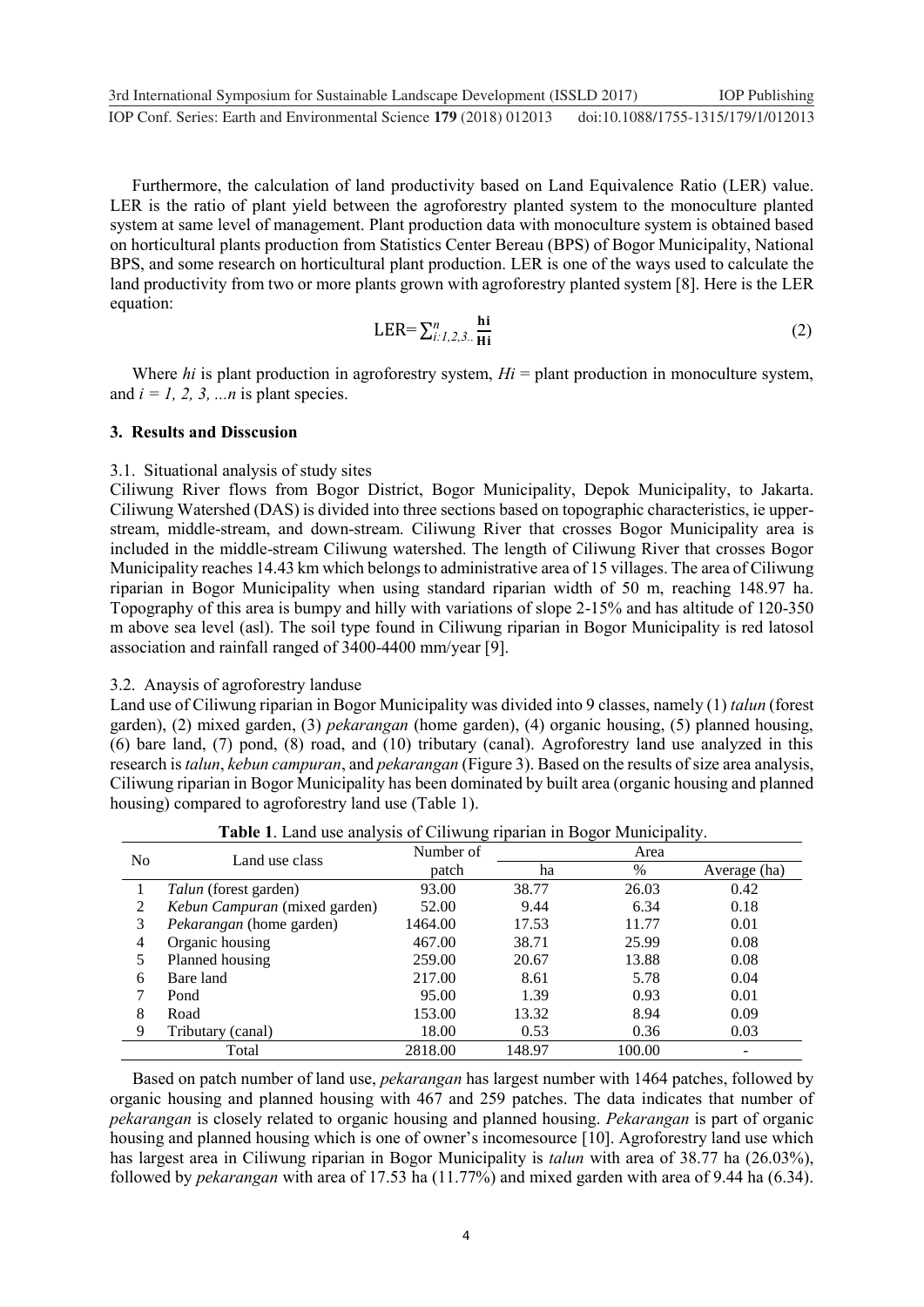This is because at study site, there is Bogor Botanical Garden (classified as *talun*) which is an ex-situ conservation area that should not be converted, so that the natural vegetation condition of riparian rivers is still maintained [11] [12]. Average area of *pekarangan* in Ciliwung riparian in Bogor Municipality is relatively small (0.01 ha), which causes land productivity to be lower [13].



**Figure 3.** Conditions of agroforestry land use of Ciliwung riparian in Bogor Municipality (a) *talun*, (b) mixed garden, and (c) *pekarangan*.

# 3.3. Analysis of plant production

Plants production of agroforestry land use in Ciliwung riparian in Bogor Municipality is high (Table 2). *Kebun campuran* has the highest production with the average of 65.41 Mg/ha. This is because topography of *kebun campuran* is relatively flat (slope <15%), which makes plant cultivation easier. In addition, with more number of species and populations of productive perennial plant (vegetable and fruit) (Table 2), makes plant production of *kebun campuran* higher, so that their production runs yearround regardless of season [10]. *Talun* has average plants production slightly lower than talun, which is 49.20 Mg/ha. This is because the slope of *talun* is more steep (> 15%), so with high rainfall of Bogor Municipality (3600 - 4400 mm/year), causes velocity of surface flow is greater and land is easily landslide [14]. Therefore, *talun*was dominated by conservative plant of big trees with deep roots (not productive plant). *Pekarangan* has the lowest average plant productionwhich is 48.77 Mg/ha. This is because *pekarangan*in Ciliwung riparian in Bogor Municipality is urban *pekarangan* that has experienced modernity, so plant selection more for aesthetic functions (*ornamental plants*), not for production [15, 16, 17].

Average value of LER of mixed garden is 1.81 which belongs to high category. LER value of *talun* slightly lower, which is 1.40 that still belongs to high category, while LER value of *pekarangan* which is 0.96 that includes low category. The data shows that cultivated plants with agroforestry systemin Ciliwung riparian in Bogor Municipality, in the form of *kebun campuran*, *talun*, and *pekarangan* still have high land productivity. Agroforestry system practices that have optimal land productivity are able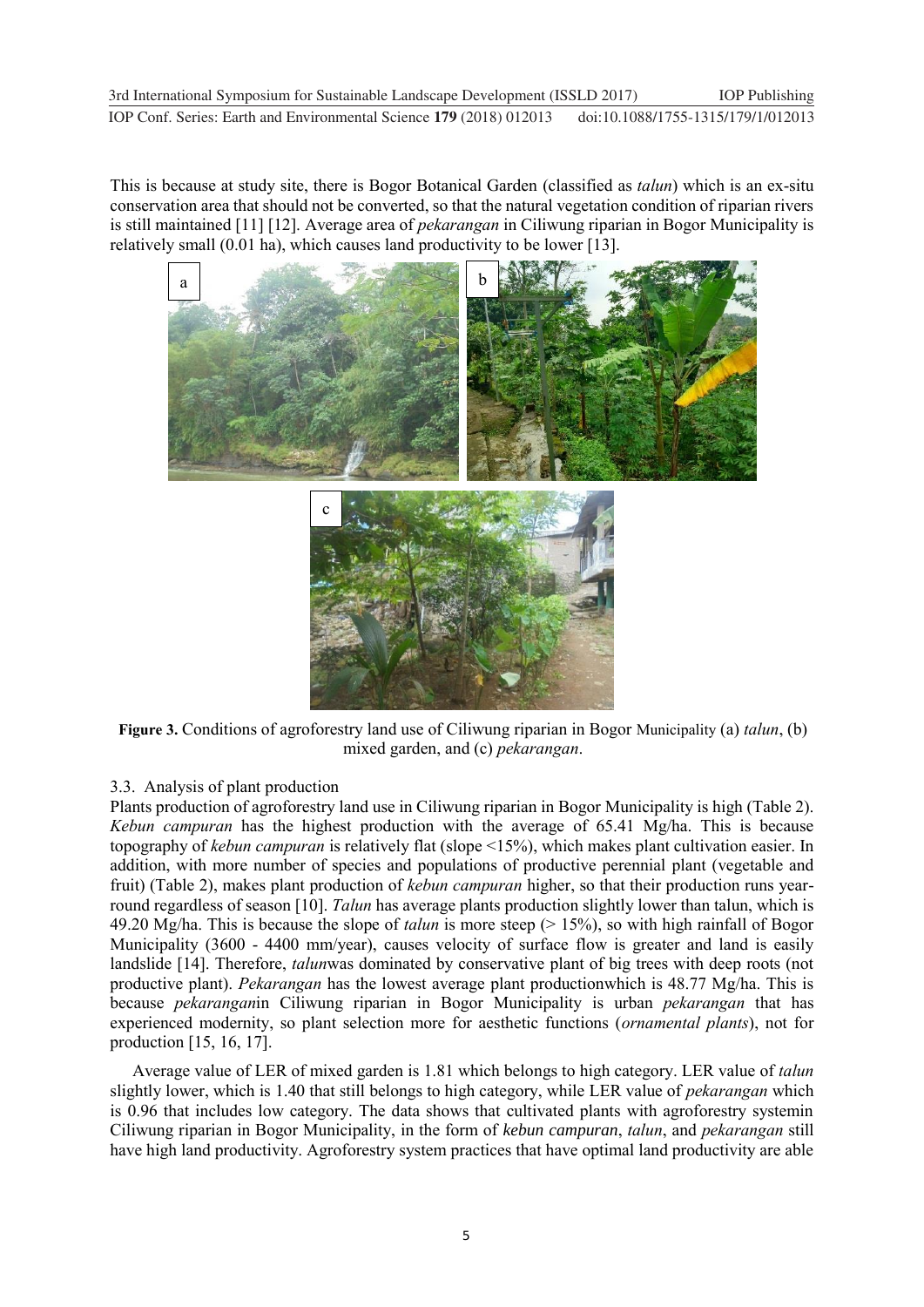to produce balanced outcomes throughout land management, thus ensuring the stability and sustainability of landowners' incomes [4].

| Plot        |                | Village        | Number of       | Production |            |  |
|-------------|----------------|----------------|-----------------|------------|------------|--|
| number      | Land use type  |                | harvest species | (Mg/ha)    | <b>LER</b> |  |
|             | Kebun campuran | Sindang Rasa   |                 | 112.95     | 2.25       |  |
| П           | Kebun campuran | Katulampa      | 10              | 47.92      | 2.09       |  |
| XI          | Kebun campuran | Kedung Badak   | 5               | 43.06      | 1.37       |  |
| XІІ         | Kebun campuran | Kedung Halang  | 6               | 65.33      | 1.67       |  |
| <b>XIV</b>  | Kebun campuran | Kedung Halang  | 9               | 57.79      | 1.65       |  |
|             | Average        |                | 7               | 65.41      | 1.81       |  |
| Ш           | Talun          | Tajur          | 7               | 44.75      | 1.07       |  |
| VIII        | Talun          | Bantar Jati    |                 | 38.41      | 0.93       |  |
| IX          | Talun          | Kedung Badak   |                 | 41.42      | 1.04       |  |
| <b>XIII</b> | Talun          | Sukaresmi      | 10              | 72.21      | 2.56       |  |
|             | Average        |                | 7               | 49.20      | 1.40       |  |
| IV          | Pekarangan     | Katulampa      | $\overline{7}$  | 80.56      | 1.48       |  |
| V           | Pekarangan     | Lawang Gintung |                 | 106.67     | 0.84       |  |
| VI          | Pekarangan     | Baranangsiang  | 6               | 15.58      | 1.01       |  |
| VII         | Pekarangan     | Sempur         | 9               | 38.70      | 1.26       |  |
| X           | Pekarangan     | Kedung Halang  |                 | 2.32       | 0.19       |  |
|             | Average        |                | 5               | 48.77      | 0.96       |  |

**Table 2.** Plants production of agroforestry land use in Ciliwung riparian in Bogor Municipality.

Notes: low (LER<1.0), moderate (1.0<LER<1.2), andhigh (LER>1.2)

# 3.4. Plant production potency of agroforestry land use

The landscape services potency of plants production produced by agroforestry system in Ciliwung riparian in Bogor Municipality is high (Table 3). *Talun* with area of 38.77 ha and average plant production of 49.20 Mg/ha, has total plant production potency reaches 1907.48 Mg. *Kebun campuran* with area of 9.44 ha and average plant production of 65.41 Mg/ha, has total plant production potency reaches 617.47 Mg. While *pekarangan* with areaof 17.53 ha and average plant production of 48.77 Mg/ha, has total plant production potency reaches 854.94 Mg. Types of harvested plant commodities are dominated by fruit plant commodities, such as papaya (*Carica papaya* L.), mango (*Mangifera indica*), rambutan (*Nephelium lappaceum*), and so on. It proves that agroforestry system can be the basis for management of Ciliwung riparian landscape in Bogor Municipality that sustainable [13, 18].

|  | <b>Table 3.</b> Plant production potency of agroforestry land use in Ciliwung riparian, Bogor Municipality. |  |  |  |  |  |  |  |
|--|-------------------------------------------------------------------------------------------------------------|--|--|--|--|--|--|--|
|--|-------------------------------------------------------------------------------------------------------------|--|--|--|--|--|--|--|

| No | Land use type  | Area (ha) | Plant production | Plant production |
|----|----------------|-----------|------------------|------------------|
|    |                |           | Mg/ha)           | potency $(Mg)$   |
|    | Talun          | 38.77     | 49.20            | 1907.48          |
| ∠  | Kebun campuran | 9.44      | 65.41            | 617.47           |
|    | Pekarangan     | 17.53     | 48.77            | 854.94           |

# **4. Conclusion**

The agroforestry system in Ciliwung riparian in Bogor Municipality has high potential plant production. *Talun* has arrange area of 38.77 ha and the average plant production 49.20 Mg/ha, total plant production potency of 1907.48 Mg. *Kebun campuran* has arrange area of 9.44 ha and the average plant production 65.41 Mg/ha, total plant production potency of 617.47 Mg. Meanwhile, *pekaranga*n has arrange area of 17.53 ha and the average plant production 48.77 Mg/ha, total potential plant production of 854.94 Mg. *Talun* and *kebun campuran* have high land productivity with LER of 1.40 and 1.81, whereas *pekarangan* has low productivity with LER of 0.96. Agroforestry practices are able to provide better plants production, so that to ensure the stability and sustainability of landowners' income.

# **References**